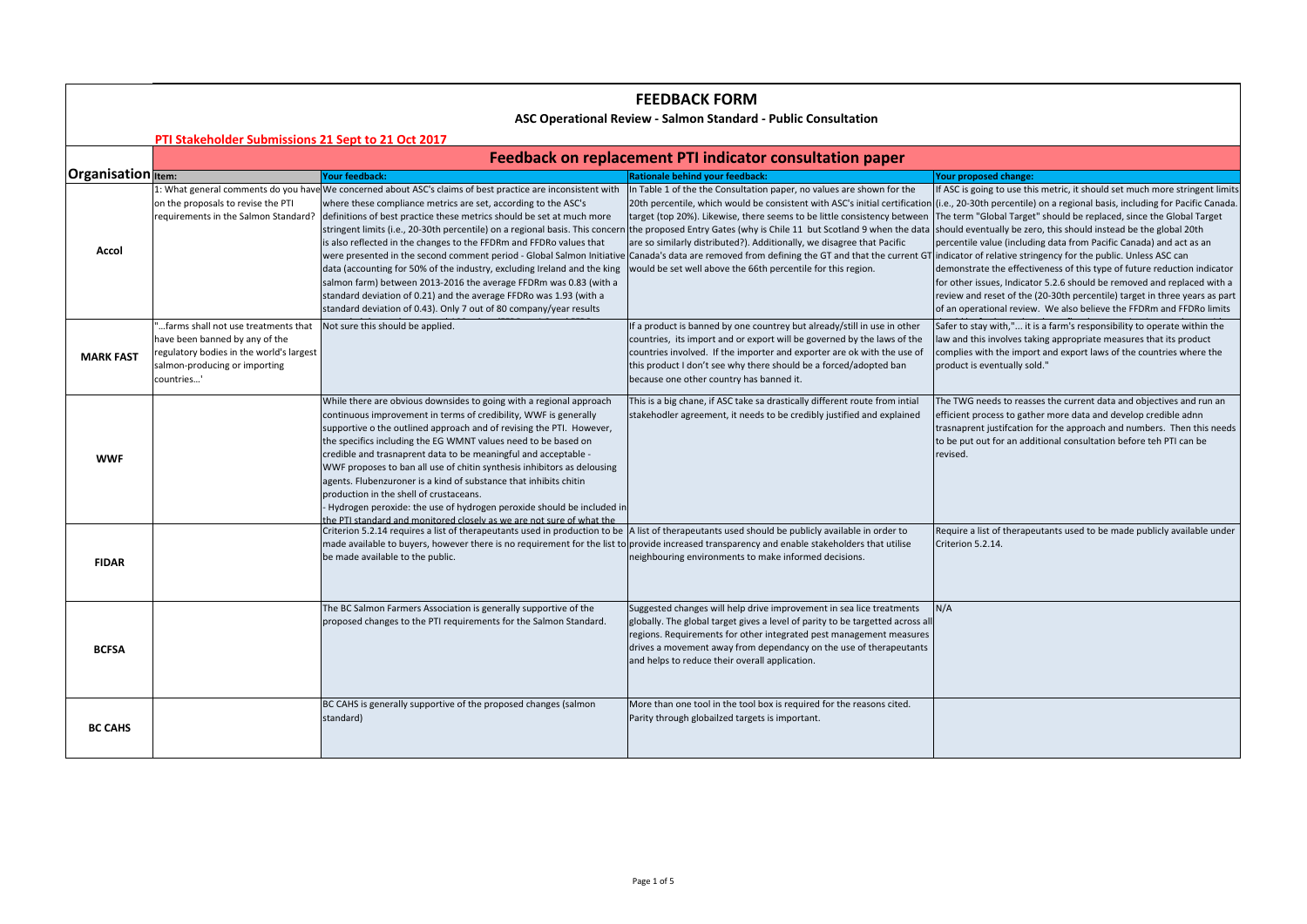|                           | Feedback on replacement PTI indicator consultation paper   |                                                                                                                                                                                                                                                                                                                                                                                                                                                                                        |                                                                                                                                                                                                                                                                                                                                                                                                                                                                                                                                      |                                                                                                                                                                                                                                                                                                                                                                                                                                                 |
|---------------------------|------------------------------------------------------------|----------------------------------------------------------------------------------------------------------------------------------------------------------------------------------------------------------------------------------------------------------------------------------------------------------------------------------------------------------------------------------------------------------------------------------------------------------------------------------------|--------------------------------------------------------------------------------------------------------------------------------------------------------------------------------------------------------------------------------------------------------------------------------------------------------------------------------------------------------------------------------------------------------------------------------------------------------------------------------------------------------------------------------------|-------------------------------------------------------------------------------------------------------------------------------------------------------------------------------------------------------------------------------------------------------------------------------------------------------------------------------------------------------------------------------------------------------------------------------------------------|
| <b>Organisation</b> Item: |                                                            | <b>Your feedback:</b>                                                                                                                                                                                                                                                                                                                                                                                                                                                                  | <b>Rationale behind your feedback:</b>                                                                                                                                                                                                                                                                                                                                                                                                                                                                                               | Your proposed change:                                                                                                                                                                                                                                                                                                                                                                                                                           |
| Accol                     | 2: What level should the entry gate<br>values be set at?   | See proposed change                                                                                                                                                                                                                                                                                                                                                                                                                                                                    |                                                                                                                                                                                                                                                                                                                                                                                                                                                                                                                                      | 20-30th percentile on a regional basis, including for Pacific Canada.                                                                                                                                                                                                                                                                                                                                                                           |
| <b>MARK FAST</b>          |                                                            | Entry gates set at acceptable level                                                                                                                                                                                                                                                                                                                                                                                                                                                    | The entry gate level encourages constant improvement, across all<br>regions.                                                                                                                                                                                                                                                                                                                                                                                                                                                         | N/A                                                                                                                                                                                                                                                                                                                                                                                                                                             |
| <b>WWF</b>                |                                                            | The Entry Gate values should be based on clear, trasnparent,<br>representative data from each relevant region. Currently we are unsure undertand exactly what it represents form each country, and then what<br>if the data presentedand on which the numbers are based is adequate<br>for setting this In addition to each individual entry gate level, a decision ideal data is that is needed to determine this and then look at the<br>needs to be made to set at 50 or 66 percent | The TWG needs to go trhough the data that was presented and finally<br>the TWG is aiming for in general for this level. Need to decide what the<br>realities of avoailable date and decided if they are closely enough aligned representative of an entire region over several production cycles (to<br>to continue with this approach                                                                                                                                                                                               | start by clarify current data, defining data needs and collection new data<br>to define these numbers as well as consusus about where they should<br>initially be set. WWF would recommend 50 rather than 66 of current<br>practice but based on data that is trasnparent and credibly<br>account for natural infestation variability). Also needs to consider<br>species and whetehr separate values need to be set for the various<br>species |
| <b>FIDAR</b>              |                                                            | The original regional/country entry gate levels calculated should be used Adjusting the regional/country entry gate levels suggests adjustment is<br>without adjustment.                                                                                                                                                                                                                                                                                                               | made to include as many farms as possible. If other regions/countries<br>can achieve lower levels, assessment should be made of other possible<br>factors such as variation in farm siting, legislation and farming practices<br>(such as closed or semi-closed containment) to seek explanations for<br>this, rather than adjusting the regulations to fit the present levels.<br>Having a Global Target reduces the bias, however the rate of reduction<br>of levels required (25% in 6 years) is a long timescale which will take | Increase the rate at which the level should be adjusted from Entry Gate<br>values, for example 50% in 6 years.                                                                                                                                                                                                                                                                                                                                  |
| <b>BCFSA</b>              |                                                            | Entry gates set at acceptable level                                                                                                                                                                                                                                                                                                                                                                                                                                                    | The entry gate level encourages constant improvement, across all<br>regions.                                                                                                                                                                                                                                                                                                                                                                                                                                                         | N/A                                                                                                                                                                                                                                                                                                                                                                                                                                             |
| <b>BC CAHS</b>            |                                                            | Establishment of gate values needs to be set at a level acceptable for all<br>parties in consideration of the need and impact.                                                                                                                                                                                                                                                                                                                                                         | This encourages constant improvement.                                                                                                                                                                                                                                                                                                                                                                                                                                                                                                |                                                                                                                                                                                                                                                                                                                                                                                                                                                 |
| Accol                     | 3: What level should the global target<br>value be set at? | See proposed change                                                                                                                                                                                                                                                                                                                                                                                                                                                                    |                                                                                                                                                                                                                                                                                                                                                                                                                                                                                                                                      | The term "Global Target" should be replaced, since the Global Target<br>should eventually be zero, this should instead be the global 20th<br>percentile value (including data from Pacific Canada) and act as an<br>indicator of relative stringency for the public.                                                                                                                                                                            |
| <b>MARK FAST</b>          |                                                            | Global targets are set at acceptable level                                                                                                                                                                                                                                                                                                                                                                                                                                             | Setting of global target at top 20% of producers globally is consistant<br>with other ASC metrics                                                                                                                                                                                                                                                                                                                                                                                                                                    |                                                                                                                                                                                                                                                                                                                                                                                                                                                 |
| <b>WWF</b>                |                                                            | Same commetns as above cell. To note, setting this at leel equivalent to same data approach outlined above<br>20% of global performance now and allowing many years to move<br>towards that via 25% reductions may not be strict enough.                                                                                                                                                                                                                                               |                                                                                                                                                                                                                                                                                                                                                                                                                                                                                                                                      | same data approach as outlined above                                                                                                                                                                                                                                                                                                                                                                                                            |
| <b>FIDAR</b>              |                                                            | The Global Target should be reduced to 2, with specification that where<br>1 treatment requires 2 applications this will be taken into account.                                                                                                                                                                                                                                                                                                                                        | The WNMT Global Target of 4 is based on some bath treatments<br>requiring 2 applications. There is potential to abuse this by selecting<br>treatments which have 1 application and can therefore be applied 4<br>times under a WNMT of 4.                                                                                                                                                                                                                                                                                            | Specify that the WNMT applies to 2 treatments, of which each may be 2<br>applications if required as part of that treatment.                                                                                                                                                                                                                                                                                                                    |
| <b>BCFSA</b>              |                                                            | Global targets are set at acceptable level                                                                                                                                                                                                                                                                                                                                                                                                                                             | Setting of global target at top 20% of producers globally is consistant<br>with other ASC metrics                                                                                                                                                                                                                                                                                                                                                                                                                                    | N/A                                                                                                                                                                                                                                                                                                                                                                                                                                             |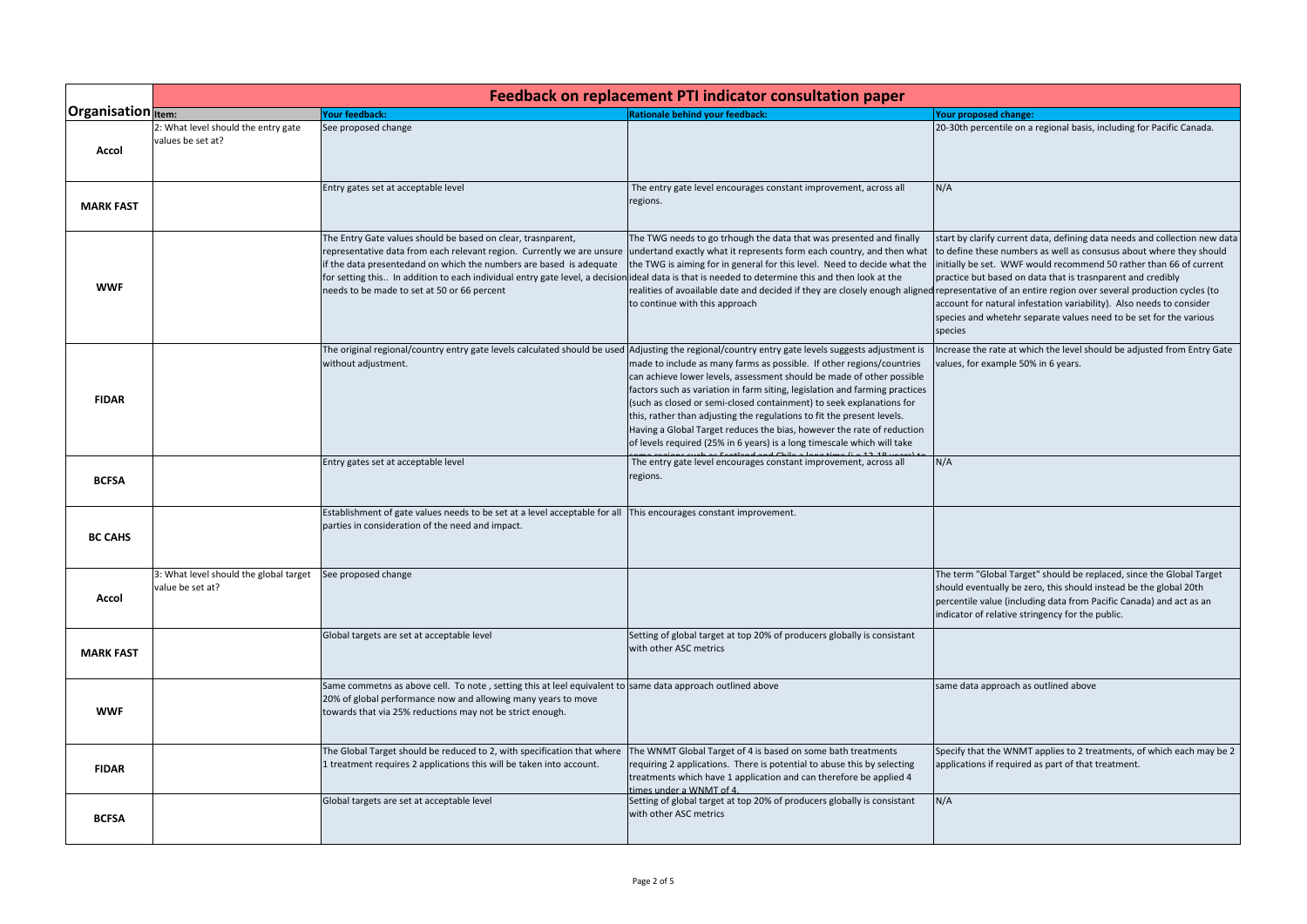|                    | Feedback on replacement PTI indicator consultation paper                                         |                                                                                                                                                                                                                                                                                                                          |                                                                                                                                                                                                                                                                                                                                                                                    |                                                                                                                                                                                                                                                                                                                                                                                                                                                                                                                       |
|--------------------|--------------------------------------------------------------------------------------------------|--------------------------------------------------------------------------------------------------------------------------------------------------------------------------------------------------------------------------------------------------------------------------------------------------------------------------|------------------------------------------------------------------------------------------------------------------------------------------------------------------------------------------------------------------------------------------------------------------------------------------------------------------------------------------------------------------------------------|-----------------------------------------------------------------------------------------------------------------------------------------------------------------------------------------------------------------------------------------------------------------------------------------------------------------------------------------------------------------------------------------------------------------------------------------------------------------------------------------------------------------------|
| Organisation Item: |                                                                                                  | our feedback:                                                                                                                                                                                                                                                                                                            | <b>Rationale behind your feedback:</b>                                                                                                                                                                                                                                                                                                                                             | Your proposed change:                                                                                                                                                                                                                                                                                                                                                                                                                                                                                                 |
| <b>BC CAHS</b>     |                                                                                                  | It is set at acceptable levels.                                                                                                                                                                                                                                                                                          | This fits in with other criteria, such as ASC.                                                                                                                                                                                                                                                                                                                                     |                                                                                                                                                                                                                                                                                                                                                                                                                                                                                                                       |
| Accol              | 4: Are the proposed measures of IPM in<br>the appropriate categories? Are there<br>missing ones? | Add the use of broodstock from stocks undergoing selection for sea lice<br>resistance.                                                                                                                                                                                                                                   |                                                                                                                                                                                                                                                                                                                                                                                    |                                                                                                                                                                                                                                                                                                                                                                                                                                                                                                                       |
| <b>WWF</b>         |                                                                                                  | We are slightly confused as this category seems to be qualitative<br>descriptors for the IPM ladder rthat suggest how adoption can lead to<br>the required continuous improvement reduction                                                                                                                              | metric possibly focused on the actual reduction rather than listing IPM<br>options                                                                                                                                                                                                                                                                                                 | this should be focused on the metric for improvement. While we<br>recognize the fluctuating nature of treatment use mere 25% over 6 years<br>(3 production cycles) could be stronger.                                                                                                                                                                                                                                                                                                                                 |
| <b>MARK FAST</b>   |                                                                                                  | There needs to be some baseline info for the drugs with respect to<br>performance in bioassays, so some initial and consistent monitoring<br>needs to be in place before suspected resistance can be tested. Also<br>bioassays should be one tool that should be used to validate and<br>develop better molecular tests. | Bioassays are inherently variable, and so health of lice (required survival Bioassays are to be used as indicators for development of resistance,<br>of control animals) need to be set from regions, as well as the seasonal<br>fluctuations on performance of lice in bioassays. For this reason<br>movement towards more stable and sensititve moelcular tests is<br>warranted. | however, to obtain accurate data on drug performance in bioassays, a<br>baseline of bioassay data for each drug should be determined<br>(accounting for seasonal variability in response and health of animals<br>entering tests) within a region first and requires regular testing to<br>identify emergence of resistance. Furthermore, molecular and other<br>tests that can be performed without influence of seasonal and<br>responsive variability of collected lice, should be pursued.                        |
| <b>FIDAR</b>       |                                                                                                  | At present according to available knowledge the proposed measures of<br>IPM seem to be in the appropriate categories.                                                                                                                                                                                                    | should consider whether any changes are required.                                                                                                                                                                                                                                                                                                                                  | Proposed measures seem adequate at present, however regular reviews Review timetable to include a set period of time after which to conduct a<br>review.                                                                                                                                                                                                                                                                                                                                                              |
| <b>BCFSA</b>       |                                                                                                  | No comment.                                                                                                                                                                                                                                                                                                              | The encouragement of IPM measures is supported to help diversify<br>management of sea lice beyond dependancy on therapeutants.                                                                                                                                                                                                                                                     | N/A                                                                                                                                                                                                                                                                                                                                                                                                                                                                                                                   |
| <b>BC CAHS</b>     |                                                                                                  | Generally yes.                                                                                                                                                                                                                                                                                                           | IPM helps diversify responses on a non therapeutic to ecological<br>response. It helps prevent tolerance to treatment.                                                                                                                                                                                                                                                             |                                                                                                                                                                                                                                                                                                                                                                                                                                                                                                                       |
| <b>BC CAHS</b>     | 5: Is the proposed environmental<br>monitoring feasible and sufficient?                          | We could use more on the west coast of Canada                                                                                                                                                                                                                                                                            | The topic is not studied well enough to give valid models such as in other<br>areas, such as genetic markers. We have 'new' lice come in with<br>returning salmon each year. As well, we have a very slow regulatory<br>mechanism.                                                                                                                                                 | More research dollars are required to unpack the problem and develop<br>tools.                                                                                                                                                                                                                                                                                                                                                                                                                                        |
| <b>WWF</b>         |                                                                                                  | WWF does not have strong comments on this                                                                                                                                                                                                                                                                                |                                                                                                                                                                                                                                                                                                                                                                                    | to note:- WWF Norway proposes to ban all use of chitin synthesis<br>inhibitors as delousing agents. Flubenzuroner is a kind of substance that<br>inhibits chitin production in the shell of crustaceans.<br>- Hydrogen peroxide: the use of hydrogen peroxide should be included in<br>the PTI standard and monitored closely as we are not sure of what the<br>effects of the use of hydrogen peroxide will be on the immediate<br>environment.<br>o Suggest setting a bar on how much hydrogen peroxide one can use |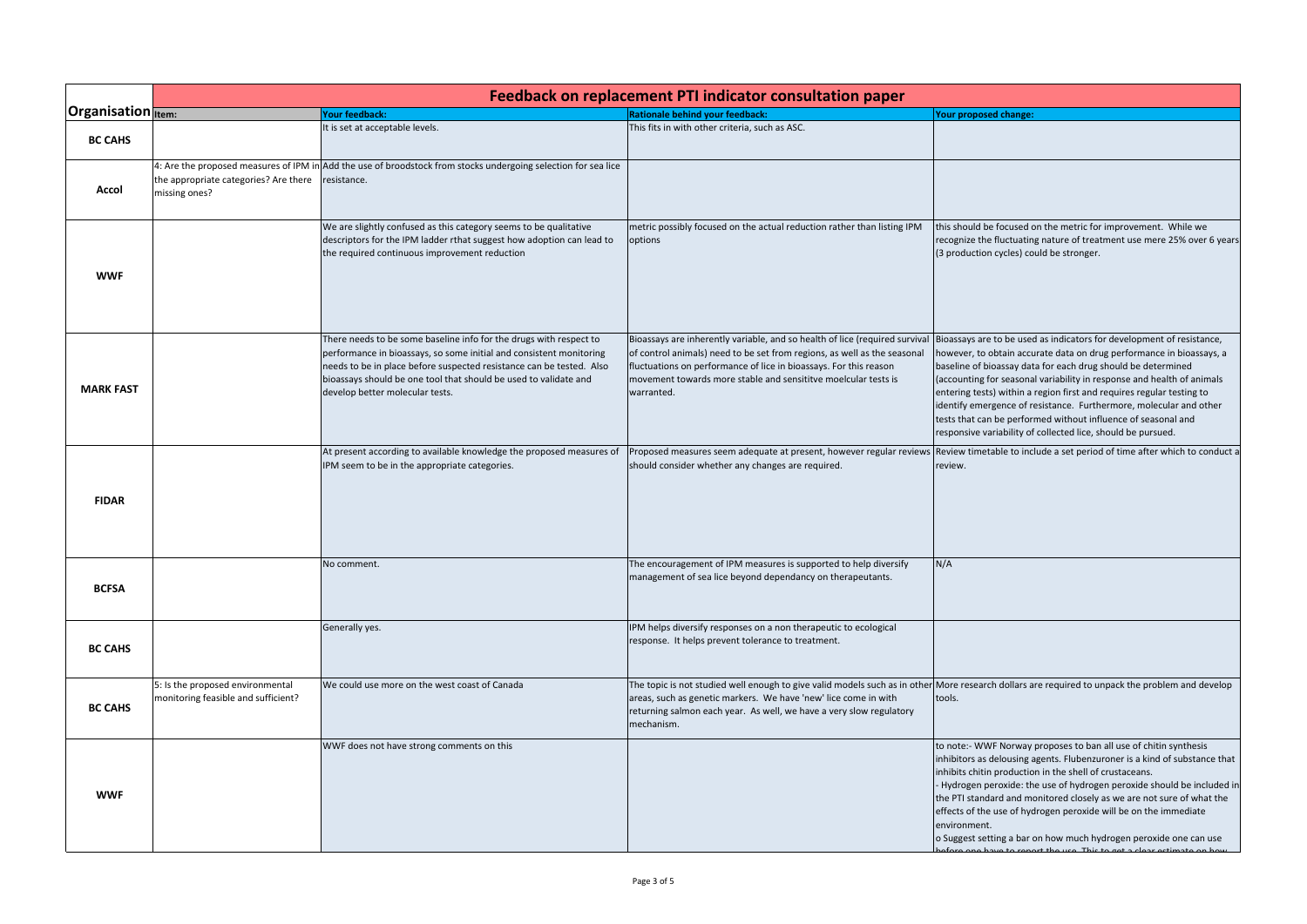|                           | Feedback on replacement PTI indicator consultation paper                                        |                                                                                                                                                                                                                                                        |                                                                                                                                                                                                                                                   |                                                                                                                                                                                                                                                                                   |
|---------------------------|-------------------------------------------------------------------------------------------------|--------------------------------------------------------------------------------------------------------------------------------------------------------------------------------------------------------------------------------------------------------|---------------------------------------------------------------------------------------------------------------------------------------------------------------------------------------------------------------------------------------------------|-----------------------------------------------------------------------------------------------------------------------------------------------------------------------------------------------------------------------------------------------------------------------------------|
| <b>Organisation</b> Item: |                                                                                                 | Your feedback:                                                                                                                                                                                                                                         | <b>Rationale behind your feedback:</b>                                                                                                                                                                                                            | Your proposed change:                                                                                                                                                                                                                                                             |
| <b>MARK FAST</b>          |                                                                                                 | Not currently for sites in Canada.                                                                                                                                                                                                                     | In Canada, there are currently no scientifically validated tools such as<br>direct assays or models that have been approved by national regulatory<br>bodies for the monitoring of treatment agents in the sediment and<br>water.                 | Support development of tools for modelling and monitoring residues in<br>the environment, and research to provide contextual understanding of<br>values. Revisit environmental monitoring requirement at future standard<br>revision when models/monitoring is better understood. |
| <b>FIDAR</b>              |                                                                                                 | Criterion 5.2.8 states that direct assessment of the fate of agents is<br>'encouraged', however this should be a requirement.                                                                                                                          | Environmental levels of chemical agents are of significant importance.<br>With a lack of baseline data there is therefore a need to assess levels<br>both in areas adjacent to the farm and in areas likely to be affected<br>through dispersion. | Require direct assessment of the fate of agents under Criterion 5.2.8.                                                                                                                                                                                                            |
| <b>BCFSA</b>              |                                                                                                 | Not currently for sites in Canada.                                                                                                                                                                                                                     | In Canada, there are currently no scientifically validated tools such as<br>direct assays or models that have been approved by national regulatory<br>bodies for the monitoring of treatment agents in the sediment and<br>water.                 | Support development of tools for modelling and monitoring residues in<br>the environment, and research to provide contextual understanding of<br>values. Revisit environmental monitoring requirement at future standard<br>revision when models/monitoring is better understood. |
| <b>BC CAHS</b>            | 6: Are the requirements for farms to<br>meet sufficient without a limit being<br>applied to PL? | Yes                                                                                                                                                                                                                                                    | There are a number of reasons for this in BC, fish health, repeat<br>treatment, drug efficacy.                                                                                                                                                    |                                                                                                                                                                                                                                                                                   |
| <b>WWF</b>                |                                                                                                 | We are unsure what PL refers to? Assusming Progress ladder? WWF<br>prefers a metric that encourages innovation rarher than predefined<br>steps that may alrerady be widely adopted with regard to innovative<br>pracrices and non medicinal treatments |                                                                                                                                                                                                                                                   |                                                                                                                                                                                                                                                                                   |
| <b>MARK FAST</b>          |                                                                                                 | Yes, the requirements are sufficient without being applied to PL.                                                                                                                                                                                      |                                                                                                                                                                                                                                                   |                                                                                                                                                                                                                                                                                   |